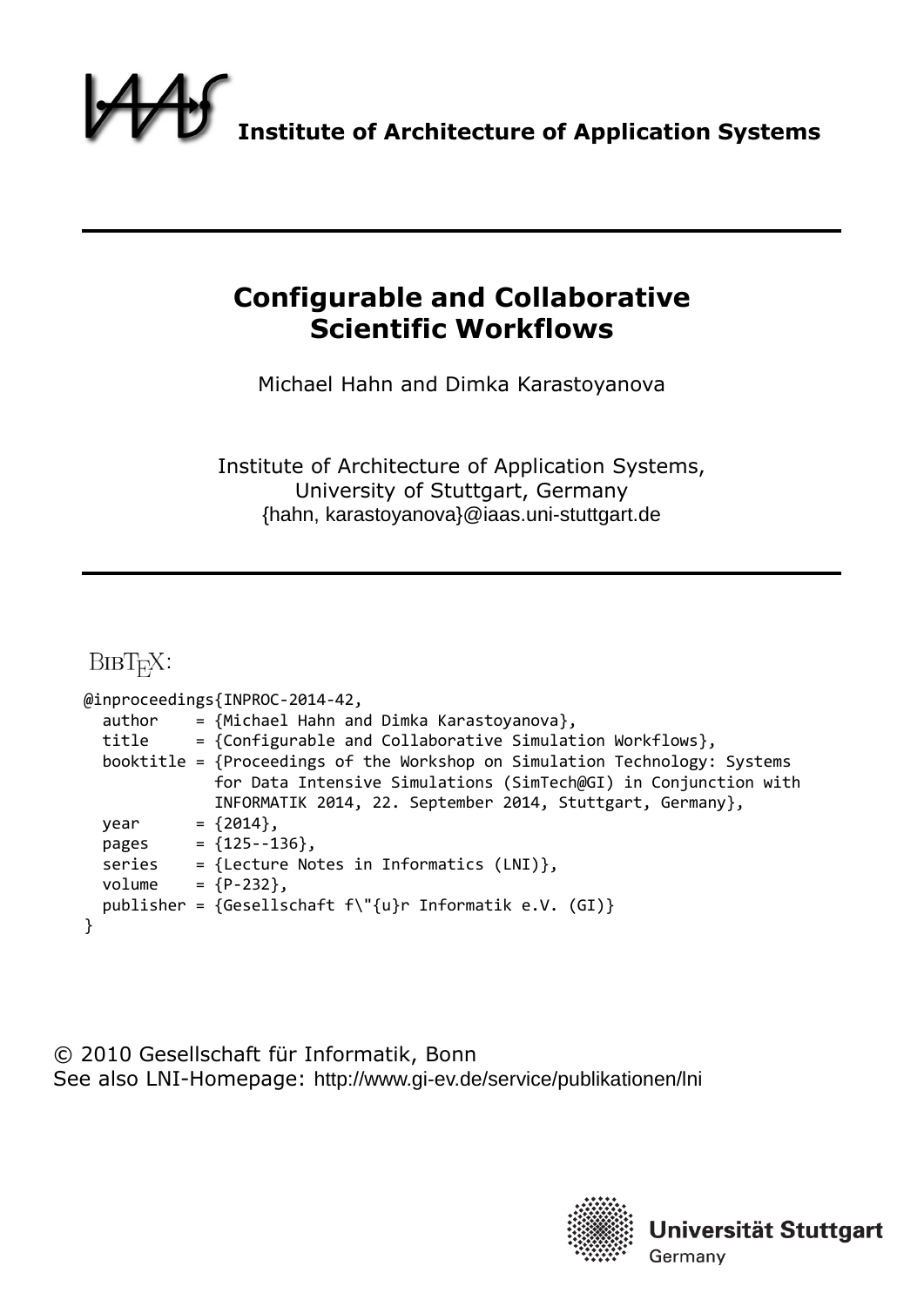# Configurable and Collaborative Scientific Workflows

Michael Hahn and Dimka Karastoyanova

Institute of Architecture of Application Systems (IAAS) University of Stuttgart Universitatsstraße 38, 70569 Stuttgart ¨ {hahn, karastoyanova}@iaas.uni-stuttgart.de

Abstract: The use of workflows to support and realize computer simulations, experiments and calculations is well-accepted in the e-Science domain. The different tasks and the parameters of the simulation are therefore specified in workflow models. Scientists typically work in a trial-and-error manner which means they do not know how the final workflow of a simulation has to look like. Therefore, they use a maybe insufficient workflow model as a basis and try to improve this model over multiple iterations to get a better approximation to the problem to solve. So in each iteration multiple trials are based on different variants of the same workflow model. Towards the goal of building variants of workflow models and enabling the reuse of existing scientific workflows in a controlled and well-defined manner, in this paper, we identify how configurable workflow models will support scientists to customize existing workflow models by their configuration. Therefore, we introduce possible configuration options for scientific workflows and how scientists can specify them. Furthermore, we show how configurable workflow models are a first step towards enabling the collaboration among scientists in creating scientific workflows.

## 1 Introduction

Workflows are well-accepted in the e-Science domain to support and realize computer simulations, experiments or calculations. Workflow models enable scientists to specify the tasks and parameters of a simulation. Due to the fact, that scientists typically work in a trial-and-error manner they use a maybe insufficient workflow model as a basis and try to improve this model over multiple iterations to get a better approximation to the problem to solve. Towards the goal of building variants of workflow models and enabling the reuse of existing scientific workflows in a controlled and well-defined manner, in this paper, we identify how configurable workflow models will support scientists to customize existing workflow models by their configuration.

Figure 1 shows an example for the configurability of a workflow model based on the executable workflow modeling language BPEL [BPE07]. On the right of Figure 1 is a set of variables which are used by the workflow model. The *maxIterations* variable specifies the maximum number of iterations of the *Create Parallel Instances* BPEL While loop activity. The model itself contains a set of service invocations (BPEL Invoke activities) that trigger the execution of existing scientific services, like the *CreateGrid* or *WriteIntermediateRe-*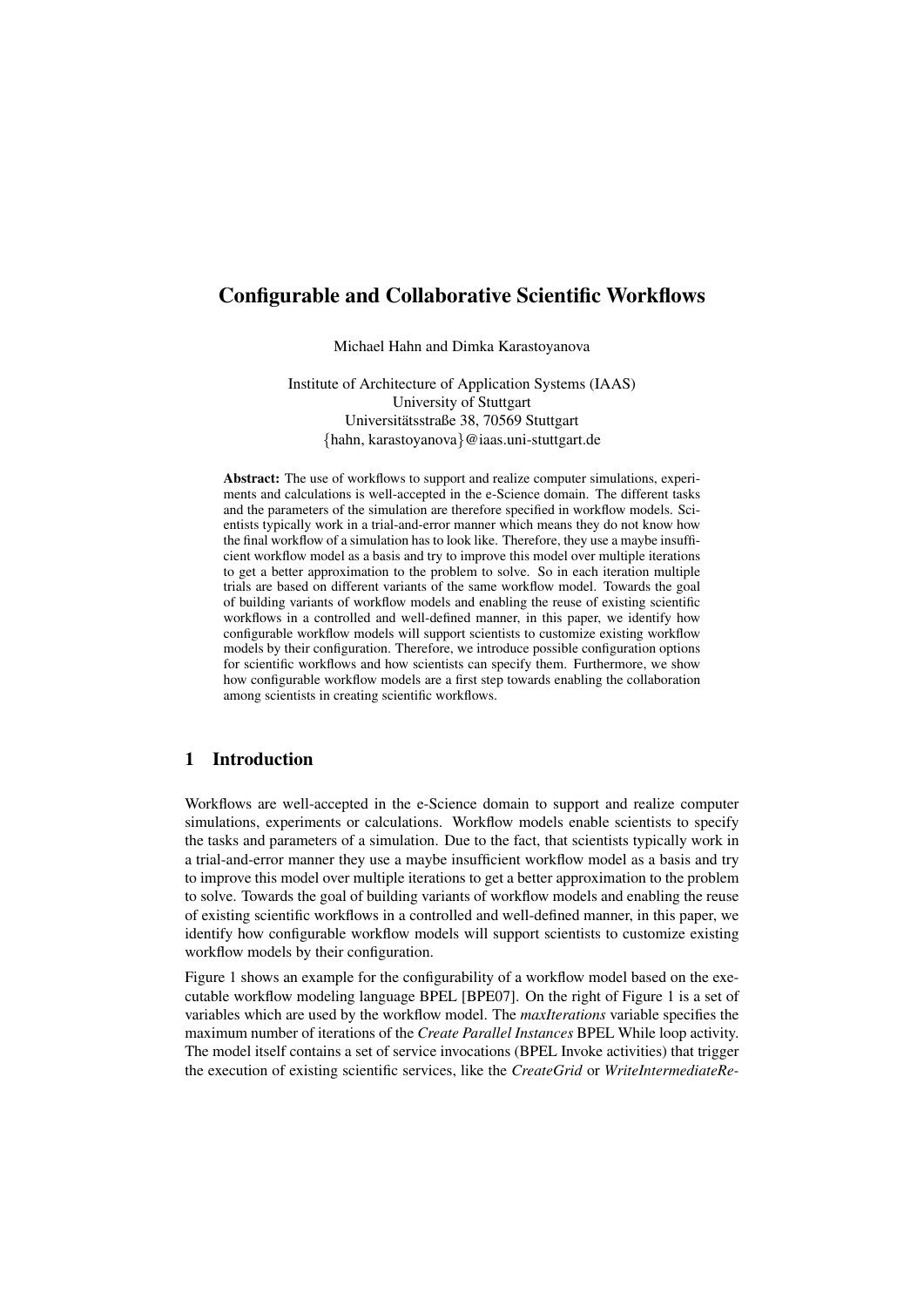

Figure 1: Example of a scientific workflow that is tailored to the needs of two different users through configuration

*sults* activities. On the left of Figure 1, two users (User A and User B) are shown. Both User A and B register specific values for the *maxIterations* variable. In addition to that, User B enriches the model with an additional activity (*CreateVisualization*) at the end of the while loop. If User A instantiates the workflow model the while loop is executed five times as specified over the registered configuration data. Each instance of the workflow model started by User B, executes ten loop iterations and at the end of each loop cycle the *CreateVisualization* activity is executed. We have already a prototypical realization of a multi-tenant aware workflow engine SCE<sup>MT1</sup> that provides a subset of the configuration capabilities introduced in this paper. Furthermore, interested readers can find a demonstration<sup>2</sup> which shows the configuration of a workflow model with runtime data (user-specific variable values) using  $SCE<sup>MT</sup>$  as described in the example.

The remainder of this paper is structured as follows: Section 2 provides an introduction to multi-tenancy, its capabilities and how the multi-tenancy support of a workflow engine can be utilized to enable the configurability of scientific workflows. Section 3 discusses the configurability of scientific workflows and introduces a set of possible configuration options. Since the support of collaborative work is an important topic when modeling and executing simulations – especially if scientists from different domains work together – the paper provides a discussion how such collaboration can be supported over configuration on the level of scientific workflows in Section 4. In Section 5, we compare our research against existing works. Finally, Section 6 summarizes our findings and presents a short outlook to future work.

## 2 Relationship between Multi-tenancy, Isolation and Configurability

Even though multi-tenancy is an application property typically considered in the context of Cloud computing, in fact multi-tenancy aware applications or services provide a variety

<sup>1</sup>SCEMT: http://www.iaas.uni-stuttgart.de/scemt/

<sup>2</sup>SCEMT Demo: http://www.iaas.uni-stuttgart.de/scemt/#videos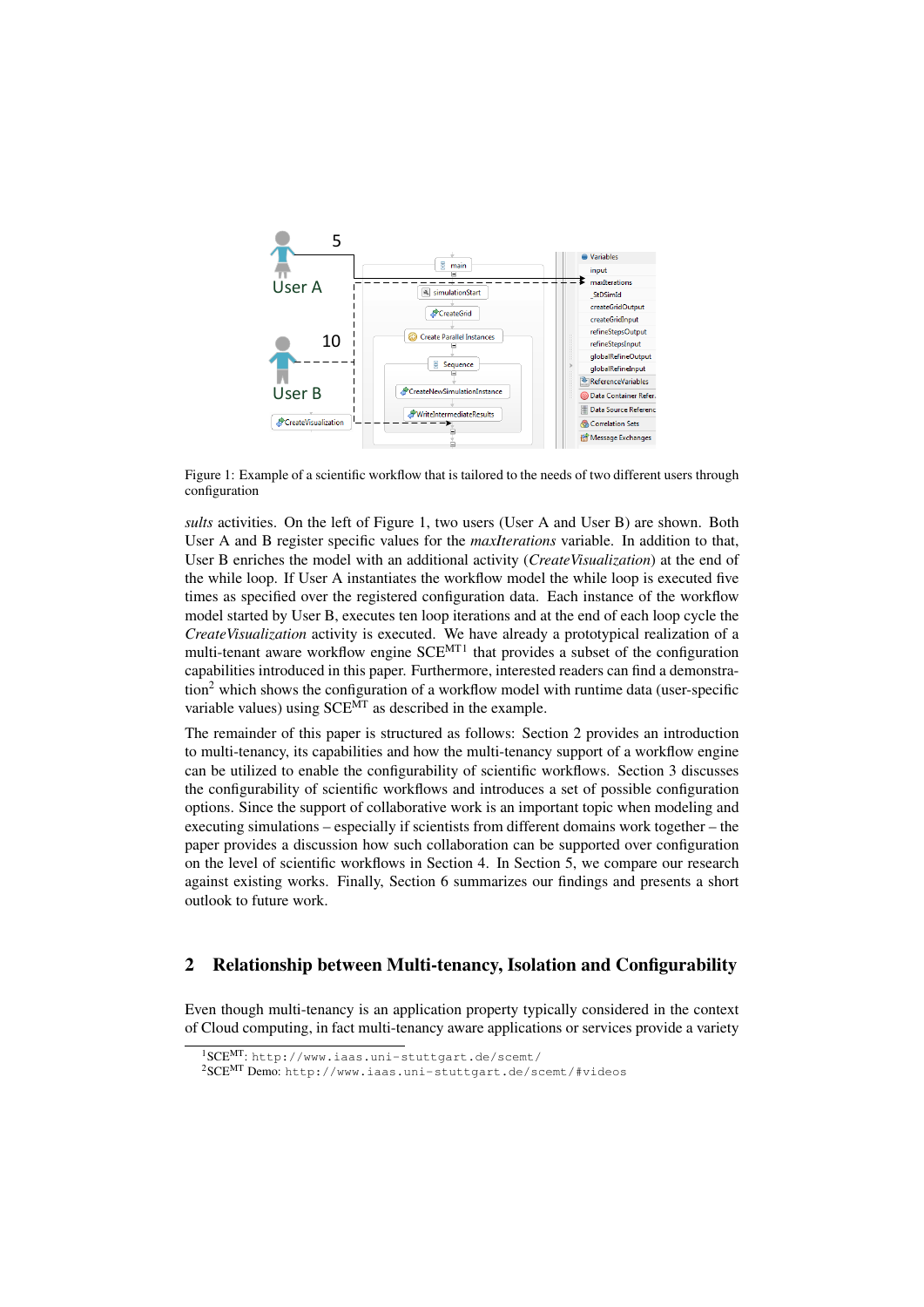of capabilities which are beneficial regardless of how the application or service is provided to the users. In this section we therefore shortly introduce multi-tenancy as a property of applications and its capabilities, which also serves as a basis in the following sections.

In this paper we follow the definition of *multi-tenancy* provided in [SALM12], where the authors define multi-tenancy as "the sharing of the whole technological stack (hardware, operating system, middleware and application instances) at the same time by different tenants and their corresponding users". In the same work the authors also support the claim that resource sharing comes along with/or is a prerequisite for *isolation* (e.g. data, communication) of tenant's resources, *configurability* and *scalability*.

When talking about multi-tenancy it is important to distinguish two types of users: *tenants* and *tenant users*. A tenant is used to separate users of a multi-tenant aware application or service into organizational units like companies or departments which share the same view on the application or service [KMK12], [SALM12]. Since these organizational units are not necessarily completely disjoint and a user may belong to multiple tenants at the same time, tenant users enable the distinction of users belonging to more than one tenant. Multitenancy implies that applications or services are able to identify the resources belonging to a tenant (e.g. an institute) or tenant user (e.g. a scientist). For example such resources are data like simulation parameters or event data, or software artifacts like workflow models or scientific services.

The isolation of tenants and their users in nearly all parts of a system is the main requirement to provide multi-tenancy support  $[GSH<sup>+</sup>07, KMK12]$ . From a users point of view, isolation is an important capability of a system from which users can benefit. The following list describes the most important isolation types and some examples how the different types change the behavior of a system.

*Data Isolation* ensures that the data belonging to one tenant user is not accessible by any other user of the system. Chong et al. introduce three different approaches to realize data isolation on a database level [CCW06]. As a result, a multi-tenant database enables the sharing of tables between multiple users and simultaneously protects the data from any unintended access by other users.

*Communication Isolation* is a special kind of Data Isolation which isolates the communication (message exchanges) between two or more applications or services on a tenant user basis [SALM12]. This provides the ability to enforce the authentication of requests sent to (scientific) workflows or services by checking if an incoming request message belongs to the same tenant user as the workflow or service to invoke. Therefore, scientists can ensure that only allowed tenant users are able to invoke their scientific workflows or services.

*Administration Isolation* is provided if no tenant user is able to manage or administer resources which belong to another tenant user. For example, a SWfMS provides functionality for the administration of the workflow engine, workflow models and workflow instances. Administration Isolation enforces, that all resources of a tenant user can only be managed by himself.

*Performance Isolation* ensures that each tenant user gets the performance he paid for and that the potentially detrimental behavior of one tenant user does not adversely affect the system performance for other tenant users [WMTJ12,  $GSH<sup>+</sup>07$ ]. In the domain of scien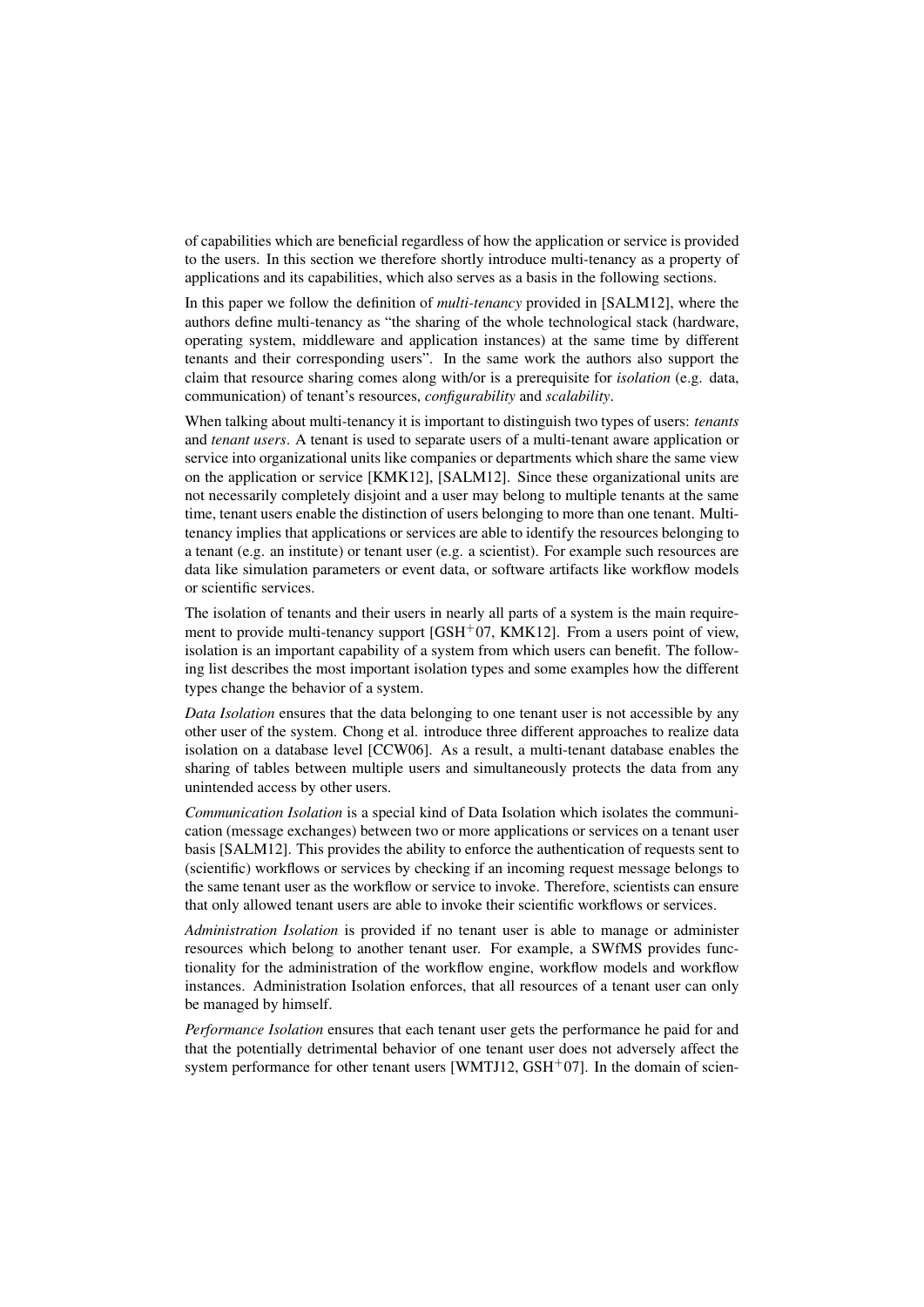tific workflows, performance isolation can secure that all simulations running on a shared system are executed with predefined performance (not violating the performance of concurrently executed simulations) and the system automatically scales if the guaranteed performance can not be provided any longer.

*Configurability* enables the adaptation of the behavior or appearance of an application or service without the necessity to change the underlying implementation to the needs of tenant users [KMK12], [GSH<sup>+</sup>07]. Such customization is only possible if the application or service provide a set of configuration possibilities, which in turn enable users to perform ad-hoc customization of reusable artifacts to their needs. Since configurability is a main requirement for multi-tenancy to comply with the needs of all served users, multi-tenant aware applications provide natively a set of configuration options. For example, workflow models which provide commonly used functionality required in many scientific workflows can be adapted through configuration and therefore reused without the necessity to change the underlying model.

## 3 Configurable Scientific Workflows

Configurability enables users to customize predefined workflow models based on their needs by providing in addition a set of configuration data without the necessity to create new or adapt existing workflow models. These configuration data are used in all instances of a workflow model belonging to a single user. This allows users to customize an existing model by overriding predefined values (e.g. constants specified in a workflow model or transition conditions between activities) or registering customized control flow logic (e.g. additional activities or workflow fragments). Furthermore and because of this, workflow modelers are able to define more generic and reusable models (workflow templates) which can be adapted by the users themselves through configuration. For example, any user specific values of a scientific workflow (e.g. parameters or boundary conditions for computations) can be dynamically set upon workflow instantiation by using registered model configurations related to the user who instantiates the workflow model. Since the configuration data is stored independently of the workflow models, multiple tenant users can use the same workflow model as a basis for configuration without the necessity to maintain their own copy. If the shared workflow model has to be improved over time, only the single model has to be adapted and then the changes are dynamically reflected in all new created workflow instances of all tenant users.

We distinguish between three different types of configuration options for workflow models, the configuration of *workflow model runtime data*, *workflow model logic* and *workflow model appearance*. In the following each of these three categories and a selection of possible configuration options will be described.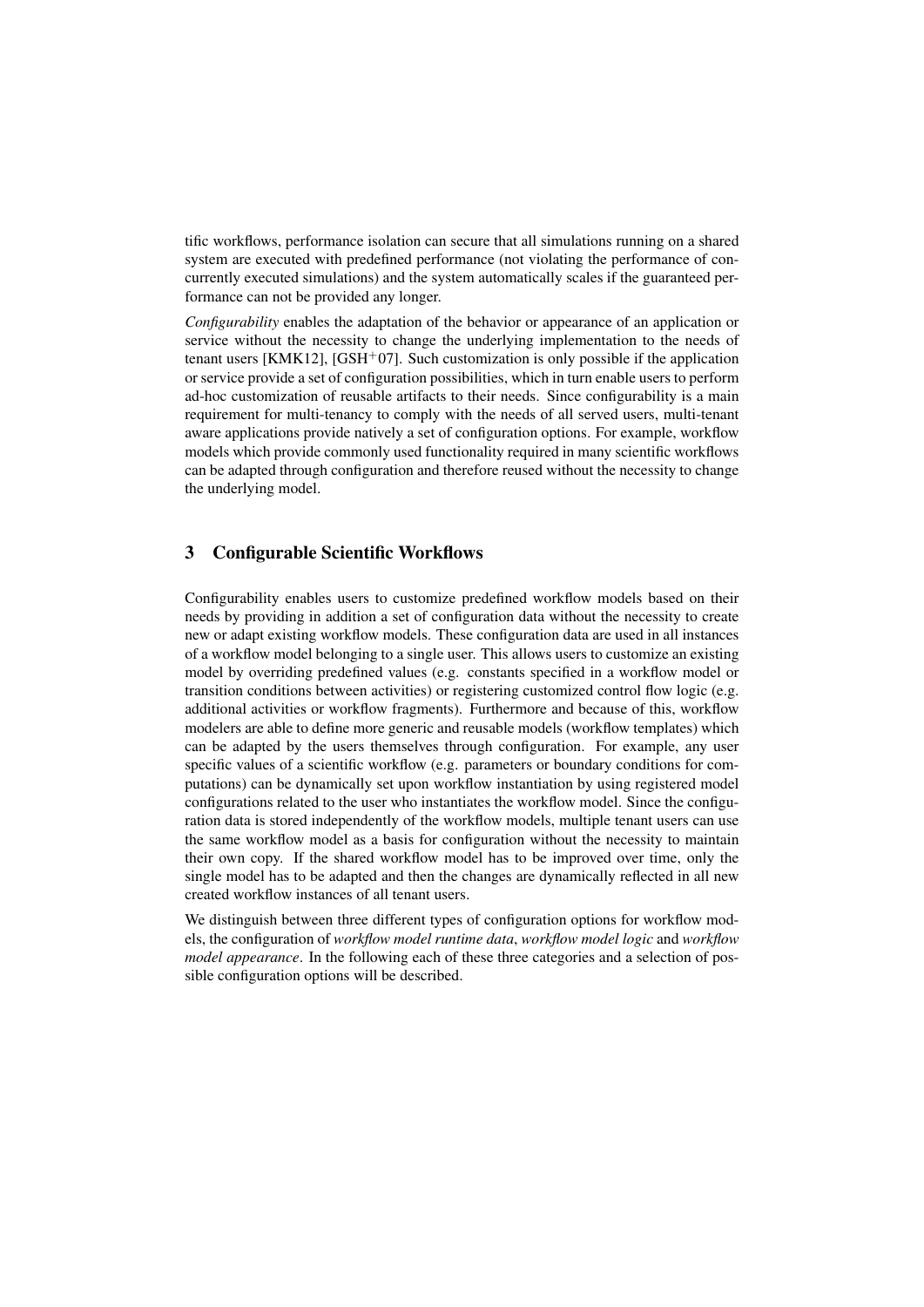

Figure 2: Example of a set of workflow instances using different runtime data which are assigned through the configuration of the workflow model

#### 3.1 Configuration of Workflow Model Runtime Data

Figure 2 shows an example scenario for the configuration of *runtime data* of a workflow model. Runtime data can be registered for all elements of a workflow model which hold some data during the runtime (execution) of an instance of the workflow model. For example, the (initial) values of *variables* or *service endpoint references* can be specified over runtime data configurations. This means that a user can register a value for an element (e.g. a variable) which is used by the SWfMS to initialize the element whenever a new instance of the workflow model is created by the user. The registration and administration of the configuration data of the users can be realized over a *Configuration Registry*. To isolate the configuration data of all served tenant users, the registry has to provide multitenancy support. The configuration of variable values can be used for example to register user-specific constants or initial values. The configuration of service endpoint references makes it possible to change the target endpoint of a modeled service invocation. For example, if a tenant user hosts another (potentially adapted) version of a service invoked by the model, he can overwrite the specified service endpoint reference through configuration. Upon workflow instantiation the registered values are queried from the Configuration Registry by the SWfMS and used to initialize the corresponding workflow model elements for which they are registered. Based on the associated tenant information of the initial request which triggers the instantiation of the workflow model, the correct tenant specific runtime data is determined automatically. Since a workflow model may specify initial values for some of its elements, the configuration data has to be dynamically set during runtime to avoid that it is overwritten by such predefined initial values. As a result, the configuration of runtime data is also applicable to set/change the initial values or constants defined in a workflow model without the need to change the model. This makes it possible that multiple, parallel executed instances of the same workflow model triggered by different users, automatically use the correct configuration (runtime) data.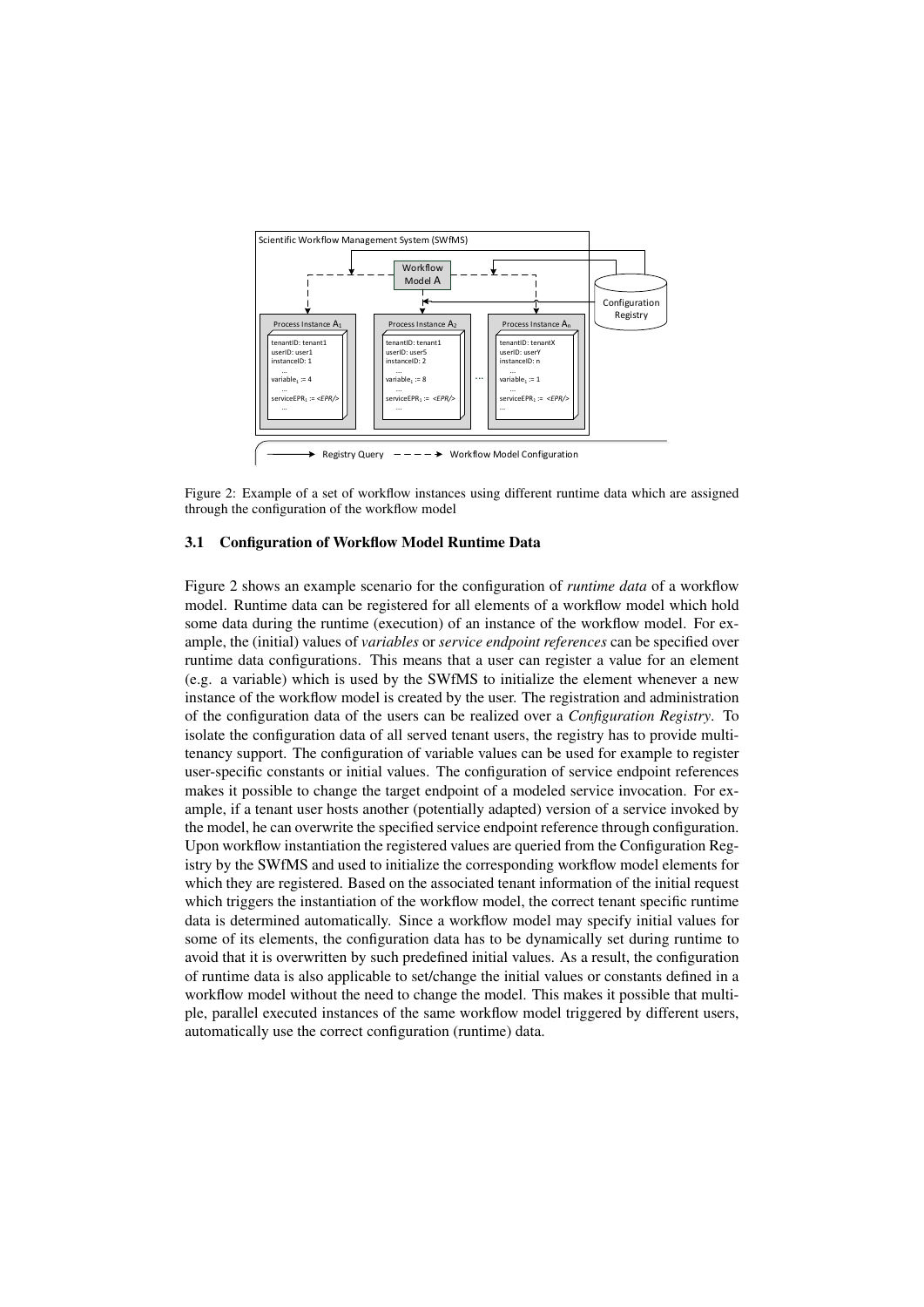

Figure 3: Example of creating a variant of a workflow model through the configuration of its control flow logic

#### 3.2 Configuration of Workflow Model Logic

Another much more flexible and powerful option is the configuration of *workflow model logic* because users are then able to customize the control flow and therefore the behavior of the workflow. Based on the underlying workflow modeling language different configuration possibilities exist, in terms of different sets of modeling constructs which can be used for the configuration of a model. In general there are three different ways how the control flow can be configured.

First of all, the control flow can be *enriched* by the registration of additional workflow logic in form of workflow fragments (control flow snippets). A workflow fragment is a self-contained, well-formed, partially defined workflow model, like a sequence of activities  $[ELS<sup>+</sup>10]$ . These fragments are then dynamically weaved into the workflow model at the beginning of its execution (instantiation) triggered by a tenant user. As a result, the executed instance is based on an enriched, temporary workflow model which is the aggregate of the original (template) model and all registered workflow fragments. Figure 3 shows an example for such a scenario, where *Workflow Model A* is configured by enriching it with *fragment<sup>1</sup>* to a temporary *Workflow Model Aˆ*. The exact position where a fragment should be inserted into the workflow model, is specified by referencing an existing activity and a constraint which defines if the fragment should be placed before or after this activity (*enrich(f, fragment1, BEFORE)*, Fig. 3).

Second, the control flow can be *restricted* by adding new transition conditions between two activities or by skipping activities as shown in Figure 3. There activity *d* is skipped and therefore not represented any longer in the configured temporary model  $\hat{A}$  (*skip(d)*).

Third, the existing control flow logic can be *adapted* by overwriting already defined tran-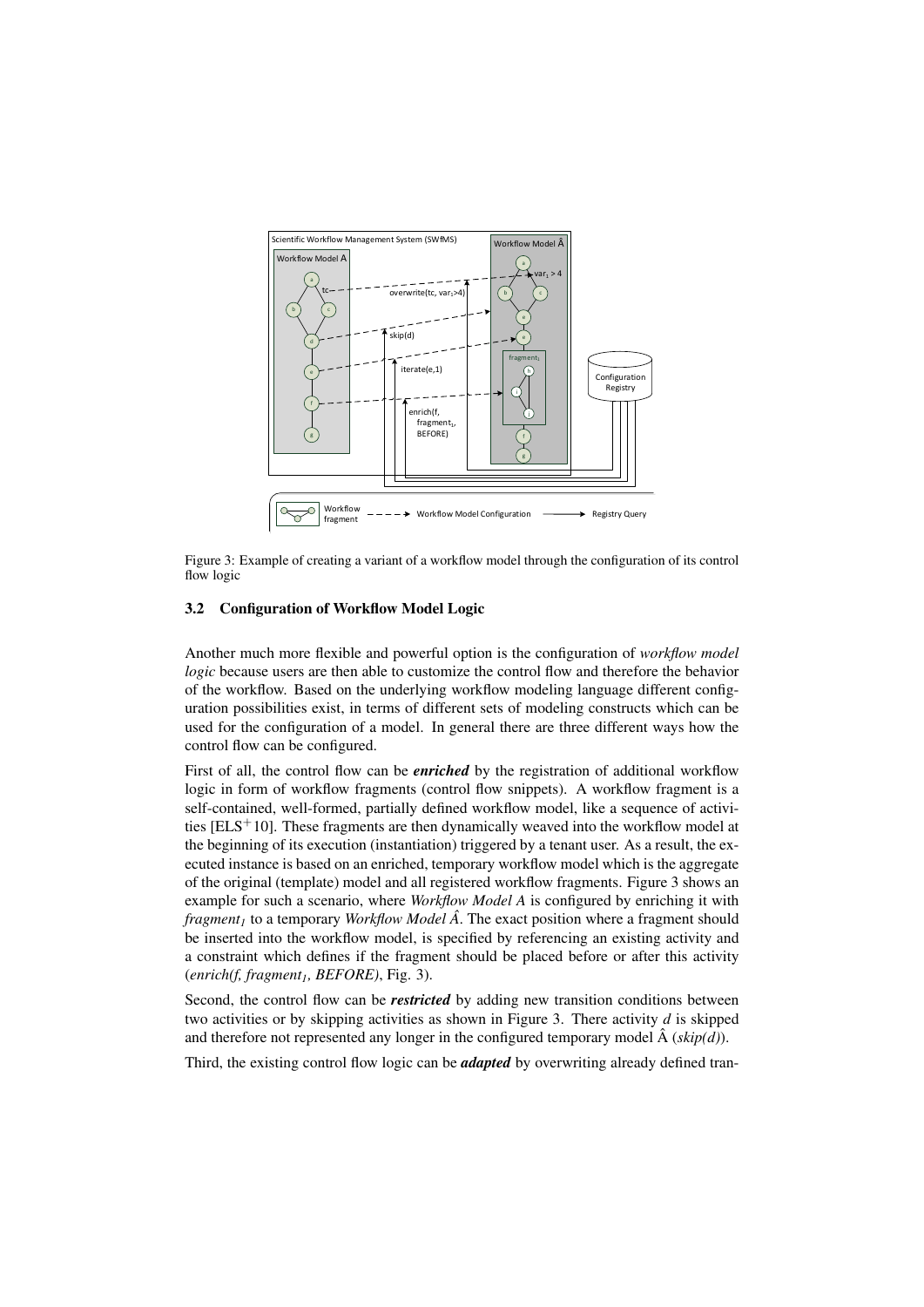

Figure 4: Example of configuring the accessibility of a workflow model

sition conditions or any other expressions (e.g. loop conditions in loop activities), or by configuring the repeated execution of modeled activities – also known as *iteration* [SK11]. Figure 3 shows an example for both adaptation possibilities. The defined transition condition *tc* of model A is configured by overwriting it with an another expression (*overwrite(tc,*  $var_1 > 4$ ) so that the link between activity *a* and *c* is only fired if var<sub>1</sub> > 4. Furthermore, activity *e* is configured to be iterated once (*iterate*(*e,1*)) and therefore is executed twice in each instance of the temporary workflow model  $\hat{A}$ . Sonntag et al. provide additional information on such an iteration operation for the repeated execution of activities [SK11].

All three configuration possibilities adapt the control flow of the workflow model on an instance level based on the tenant user. Available adaptation approaches from service compositions and workflows can be used to support such configuration.

#### 3.3 Configuration of the Workflow Model Appearance

Figure 4 shows one possibility to configure the *workflow model appearance*, which means how the workflow is visible and accessible from the outside through its service interface. In the following we want to introduce and describe the configuration of the visibility and the level of Communication Isolation – more precisely the accessibility of the service interface – of a workflow model based on three constraints. These access constraints enable the owner of a workflow model to specify a scope with specific visibility and access restrictions. As a result, only well-defined groups of tenant users have access to the corresponding sets of workflow models: *public* – all tenant users of all tenants, *tenant-private* – all tenant users of one tenant and *user-private* – only one tenant user of one tenant.

*Public*: Workflow models that are configured as *public* do not have any access restrictions and therefore are visible to/accessible by all users of all tenants. Any incoming request sent to the service interface of a public workflow model is forwarded without any authentication. These workflow models can be used by any user of any tenant without any restrictions. The fact that a workflow model is public does not mean that its instances are also accessible by any user. If a public workflow model is instantiated by a tenant user, the instance is directly associated to this user. This secures all tenant-specific instances and their data from any unauthorized entities (Data Isolation). If a public workflow model is instantiated without any provided tenant user information, the instance is also public. In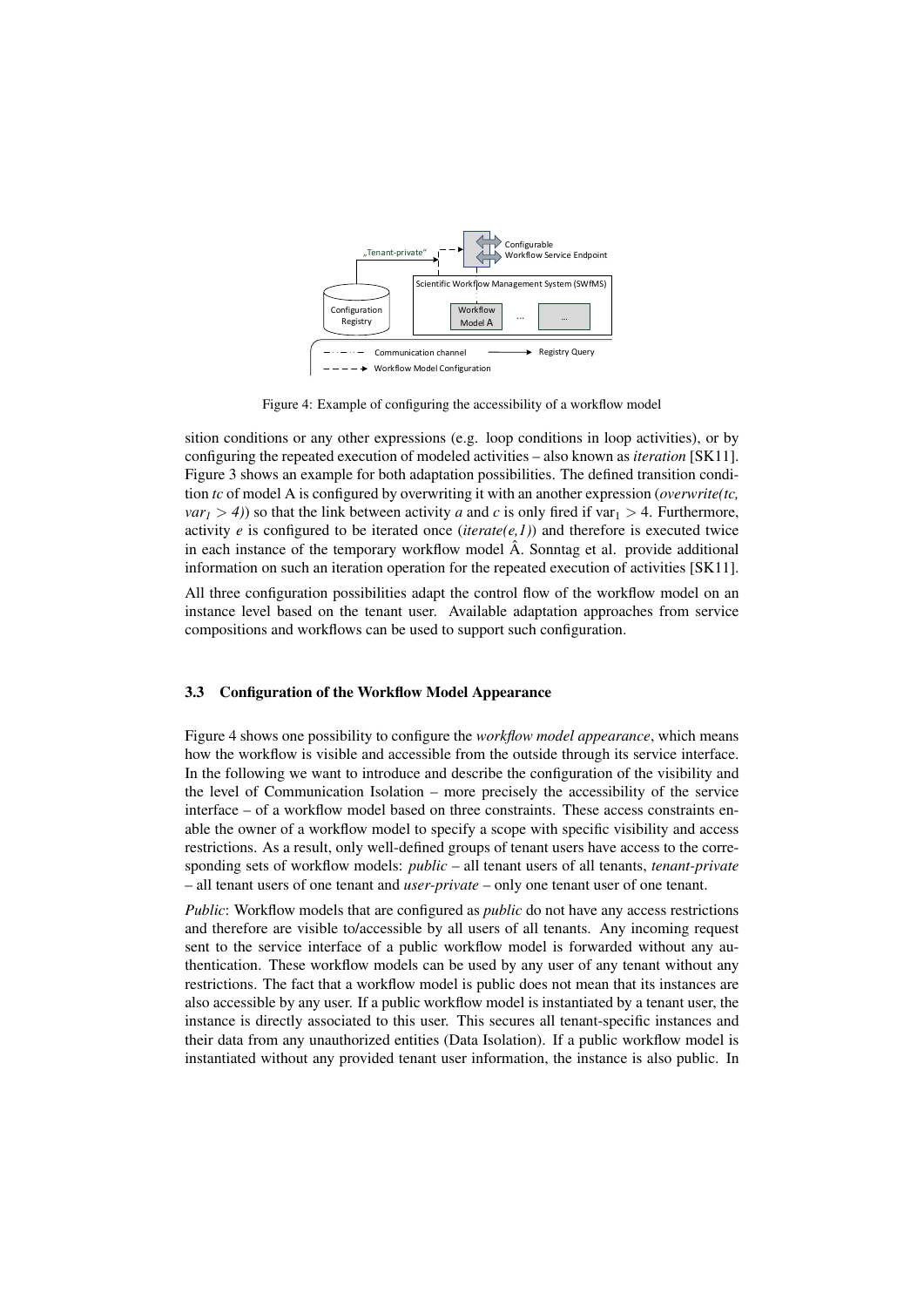this case, everyone is able to manage these instances via the administration functionality of the workflow engine. This access constraint enables for example the provisioning and sharing of workflow models which provide some useful domain-specific functionality to all tenants and their users while still enforcing Data Isolation on the workflow instance level. Furthermore, this constraint enables backward compatibility because non multitenant aware applications or services are able to send requests to public workflow models.

*Tenant-private:* This constraint isolates a workflow model on a tenant basis. Therefore the workflow model is only visible/accessible by the users of one specific tenant. The workflow engine only processes requests which reference the same tenant as the one associated to the workflow model to which the request is sent. For example, if the workflow model is associated to tenant A only requests of users of tenant A are processed, any other requests are rejected by the workflow engine. Requests without any associated tenant information have to be rejected. Similar to the public constraint case, the created instances of a tenantprivate model belong to a single entity identified by the tenant information of the initial request sent to the service interface of a workflow model.

*User-private:* Workflow models which are configured as *user-private* are only visible to/ accessible by one specific user. The workflow engine only processes requests referencing the same tenant and tenant user as the one associated to the workflow model to which the instantiating request was sent. Requests without any associated tenant information are rejected. The created instances of a user-private model belong to a single entity identified by the tenant information of the initial request sent to the service interface of a workflow model. This is the default access constraint which is used when no configuration data is specified for the accessibility of the service interface of a workflow model.

#### 3.4 Associating Configuration Data to Workflow Model Elements

In general, users should be able to identify and as a result, reference any element of a workflow model for which they want to specify configuration data. For example, an id, the name of the element or an XPath expression for XML<sup>3</sup> based model languages can be used to identify an element of a workflow model. The configuration possibilities of a workflow model range from complete configurability of the entire model to complete restriction of configurability (only some elements are configurable through a predefined set of configuration data). On the one extreme, the users of the workflow model want to be able to configure all parts of the model, while on the other, the providers of a workflow model want to restrict the configurability to some parts of the workflow using preset values in terms of security and control.

The configurability of a workflow model can be defined through the workflow model itself by specifying corresponding meta-data which mark all configurable elements and configuration possibilities. If there are no configurable (marked) elements modeled, a user is not able to configure anything. The enrichment of a model with additional activities can also be restricted using placeholders. Therefore, the workflow modeler should be able to

<sup>&</sup>lt;sup>3</sup>W3C, Extensible Markup Language (XML) 1.0:http://www.w3.org/TR/xml/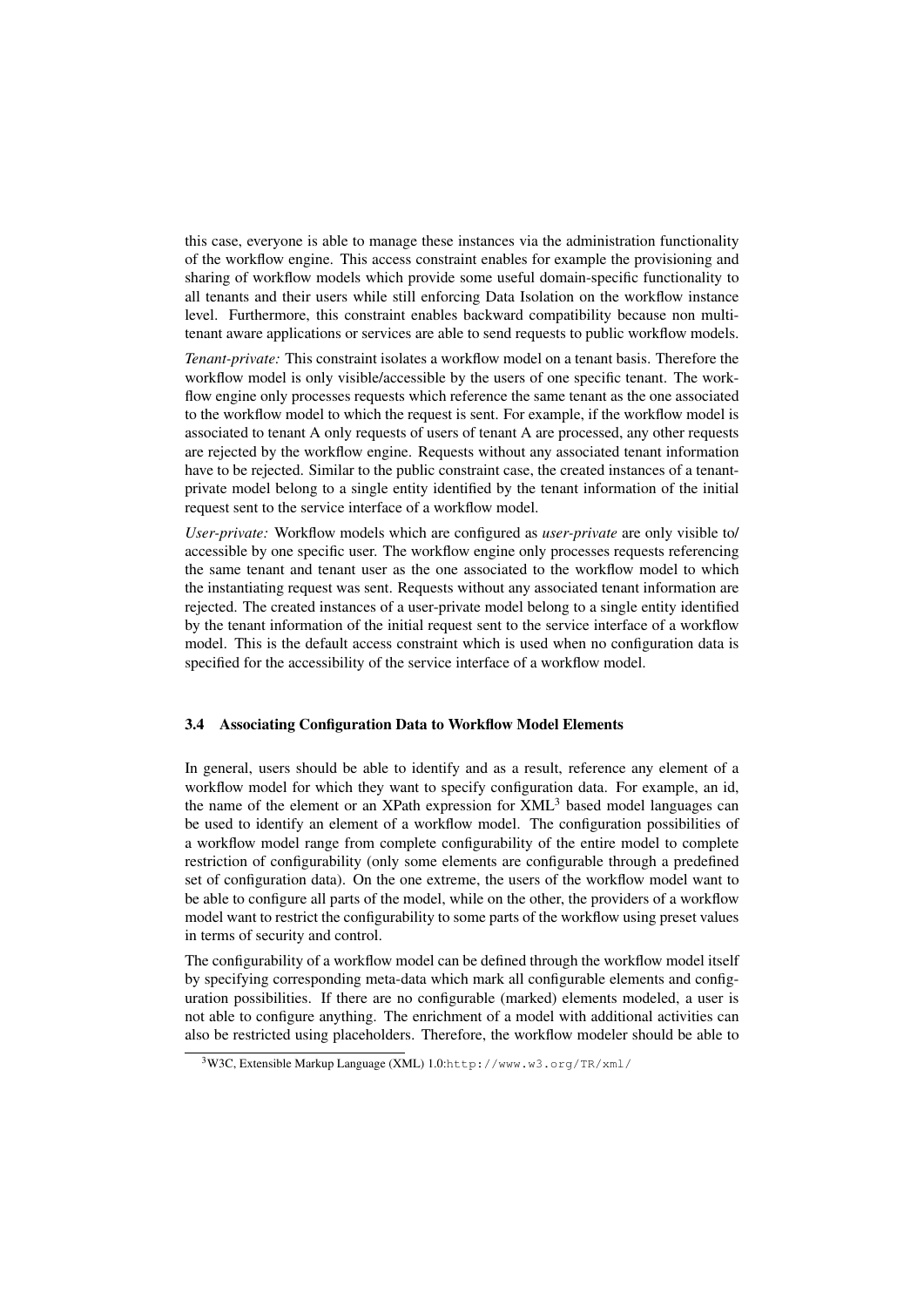

Figure 5: Specifying access scopes for workflow models based on predefined access constraints

insert such placeholders into a workflow model. The users can then register customized control flow logic only for a set of predefined positions in a workflow model which are represented by the modeled placeholders. The definition of different kinds of restrictions, how they can be specified in a workflow model and enforced during configuration time is out of the scope of this paper.

## 4 Discussion

Especially for scientific workflows, where a variety of scientists are working together to realize coupled simulations (e.g. multi-scale, multi-physics or multi-domain), collaboration is an important aspect. In our view, multi-tenancy can be used as a basis to enable the collaboration for scientific workflows. As described in Section 2, multi-tenancy provides already the required functionality because it makes it possible to establish the connection between users and their resources, isolate them in a defined manner and enables the user-based configuration of these resources. By default multi-tenancy realizes the strict isolation of resources among tenant users. If we support that this isolation can be configured in a well-defined and secure scope, then resources can be accessed and used in collaboration by multiple users. Therefore, tenant users should be able to specify access permissions for their resources (e.g. workflow models or instances) and any operations (e.g. read, change or delete) which are applicable to these resources to enable a secure collaboration between multiple tenant users. Furthermore, these access permissions should be easily assignable across tenants' boundaries, dynamically defined during all phases of a workflow model or workflow instance (e.g. modeling, deployment, runtime) and defined in a fine-grained manner on an operation level.

As a first step to enable the collaborative work on the level of workflow models, which means sharing one workflow model between multiple users, a mechanism to share them across tenant boundaries is required. The ability to configure the accessibility of a service interface described in Section 3 is such a mechanism which enables the sharing of a workflow model based on a set of predefined access constants. The SWfMS uses these constants to check if the request send to a service interface belongs to a tenant which is contained in the configured access scope of the workflow model.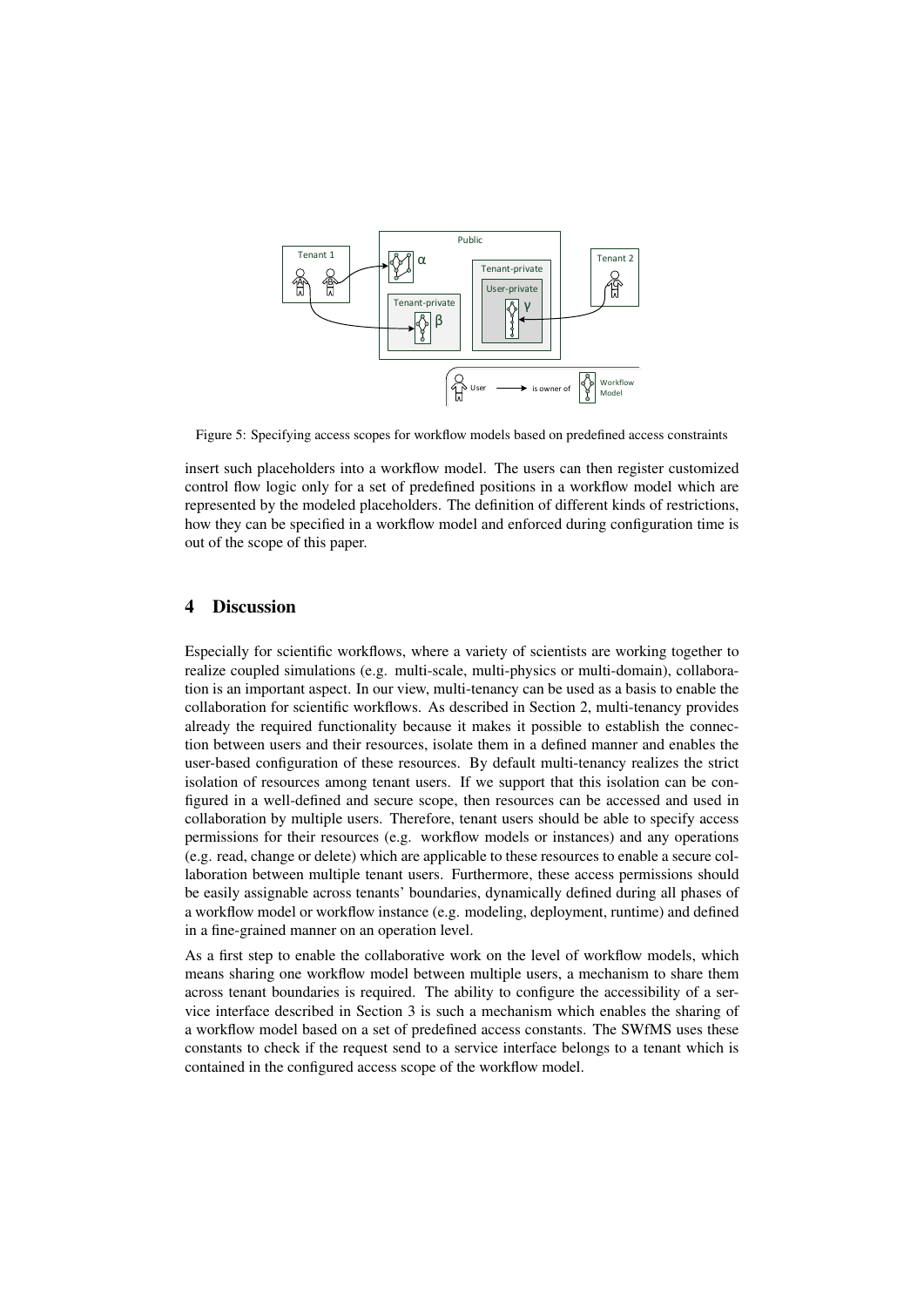Figure 5 shows how the access scopes can be used to enable the collaboration on a workflow model level. *User A* of *Tenant 1* is the owner of one tenant-private workflow model (*Workflow Model* β) which can be used by all users of the tenant (Users A and B). In contrast to that, *User B* is the owner of a public workflow model (*Workflow Model* α) which is visible/accessible by all users (A, B, C) of both tenants (1 and 2). *User C* of *Tenant 2* is the owner of a user-private workflow model (*Workflow Model* γ) which is isolated from all other users and therefore is only visible to User C. Based on Figure 5 consider the following scenario. User B has specified workflow model  $\alpha$  which provides some useful and reusable functionality. User C requires exactly the same functionality as provided by workflow model  $\alpha$ , but is not able to realize an equivalent model on his own. With the help of the introduced collaboration mechanism, User B is now able to simply enable User C to use his model without the necessity to transfer the workflow model to User B. So all users, no matter if they belong to the same organizational unit (tenant), can share their workflow models with others and as a result benefit from the joint use.

## 5 Related Work

Van der Aalst, Gottschalk et al. introduce configurable process models as a basis for reference modeling in  $[vdADG^+06]$  or  $[GvdAJV07]$ . They point out that a reference model which provides a general solution can be specialized for a concrete scenario over configuration. This enables the creation of new models by selecting specific parts of a configurable (reference) model that are relevant to the user  $\lceil \text{vdADG}^{+}06, \text{GvdAJV07} \rceil$ . Based on that, they describe "configuration as the inverse of inheritance" which means instead of enriching a model with new functionality, configuration restricts a general model to a concrete model. Therefore, they introduce two different techniques for the restriction of the control flow of a model, called *blocking* and *hiding*. In our work, we take into account additional configuration possibilities like the customization of runtime data, accessibility of the model or the enrichment of the control flow of a workflow model.

La Rosa et al. state that "a configurable process model captures the commonalities and the variability of a family of process models in a consolidated manner" [LRDTHM11]. As a result, users are able to specify values to individualize a configurable process model based on their requirements. Therefore the individualization of the configurable process models can be done automatically which removes a tedious and error-prone step in case the user requirements are reflected over the manual adaptation of the process model. They agree with the definition of configurable process models provided in  $\lceil \text{vdADG}^+06 \rceil$  and [GvdAJV07]. In addition, they describe the shortcomings of existing configurable process modeling approaches and their lack of mechanisms for enable configurability not only for the control flow of process models. Therefore, they extend the Configurable Event-Driven Process Chain (C-EPC, [RvdA07]) notation to enable the definition of roles (e.g. a organizational unit) and objects (e.g. data). Based on that, they introduce a range of configurations for the way how those roles and objects and their association to tasks can be configured.

In [LL07] the authors introduce a formal model to define different customization options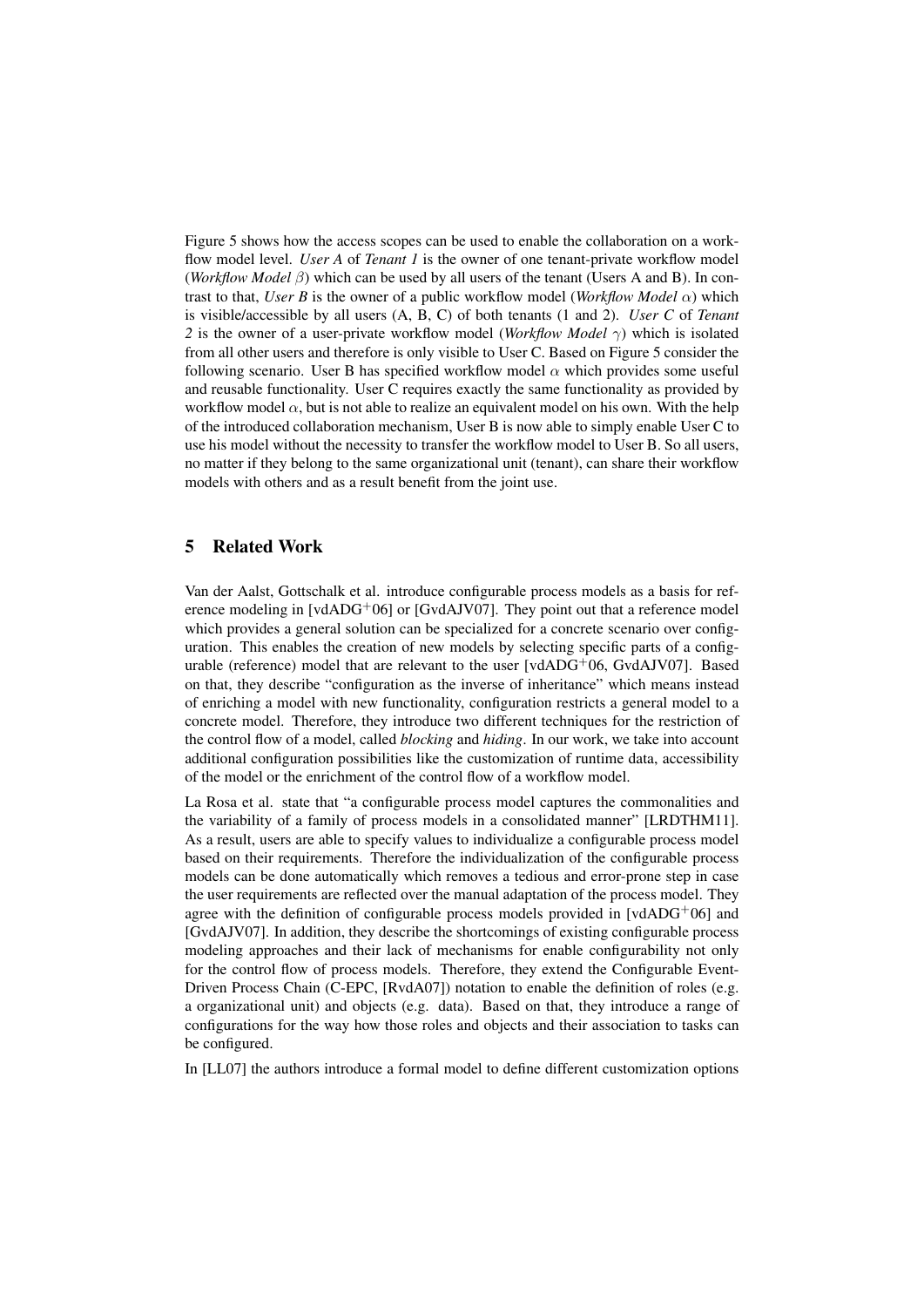for BPEL processes. Based on that and on the idea of reference models as defined in the works mentioned above, they provide the ability to specify reference process models containing possible customization options.

All the discussed related works use a reference model as a basis to enable configurability. The reference model therefore has to be specified using a modeling language which implicitly provides a set of configuration possibilities to individualize the model for a concrete scenario. In contrast to the business domain, scientific workflows are ever-changing models because scientists work in a trial-and-error manner to specify and improve the modeled simulations. In this case, it is not possible to predefine all variants of a scientific workflow in a reference model and as a result enabling configurability based on reference models is not an applicable approach for the scientific domain. Therefore, in this work we focus on enabling the configurability of workflow models without requiring a reference model specified with an enriched modeling language. This allows users to seamlessly build multiple variants of a workflow model or even of previously created variants just through the association of configuration data to the workflow model (see Sec. 3). As a result, any existing workflow model can be tailored on a per-user-basis through configuration using e.g. restriction, enrichment, replacement, overwriting.

## 6 Conclusion and Future Work

Our main goal in this work is to introduce the concept of configurable scientific workflow models. We described how multi-tenancy can be used as a basis to support the configuration of workflow models in a secure and well-defined manner. Furthermore, we introduced three different types of configuration options, which refer to the customization of different layers of a workflow model. For each of these three options, we presented concrete configuration possibilities. As a first step towards collaboration in scientific workflows, we presented our vision about how collaboration can be enabled through configuration.

Our current work focuses on the extension of our existing multi-tenant aware workflow engine SCE<sup>MT</sup> to support all introduced configuration options and their validation using a case study.

In the future, we aim at supporting *configuration views*, in order to enable the customization of nearly all parts of a workflow model using the introduced configuration options. These views provide to the users a graphical representation of the resulting virtual models, which are the aggregate of the initial model and all specified configuration data.

#### Acknowledgment

The authors would like to thank the German Research Foundation (DFG) for financial support of the project within the Cluster of Excellence in Simulation Technology (EXC 310) at the University of Stuttgart.